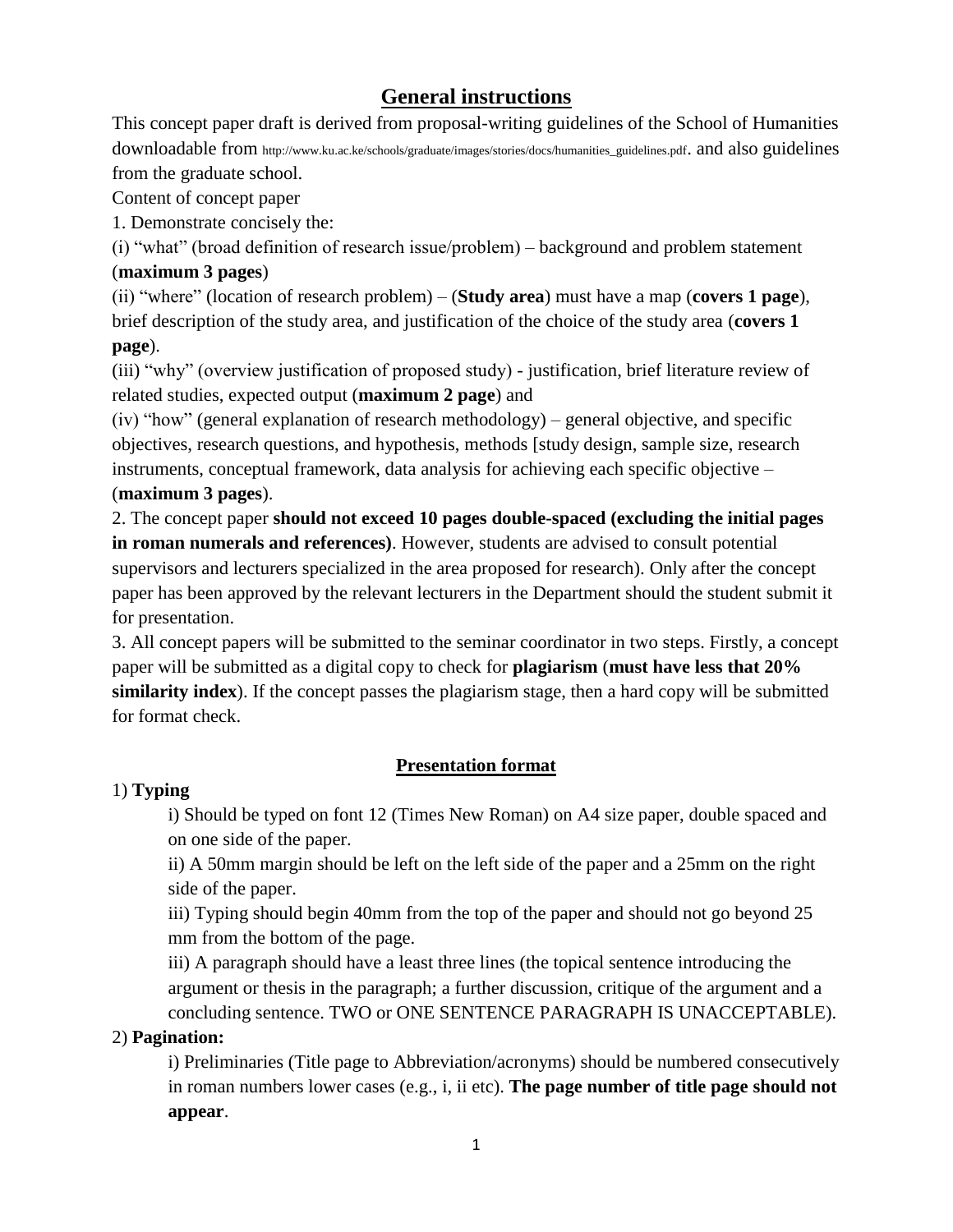ii) The text (from chapter 1 to Appendixes) shall be numbered consecutively using Arabic numbers; **the page number shall appear in the centre of the upper margin of the page**.

iii) The candidate should submit a copy of the concept paper to the chair of postgraduate seminar or his/her deputy chair.

#### 3) **Oral Presentation**

The student should use the POWERPOINT format (not more than 10 slides). It is advisable for the **candidate not to read verbatim powerpoint**, rather he or she should aim at providing a succinct narrative using own notes and reference points as guided by the Chair of the Board.

**Note:** Use future tense in writing the Concept Paper.

#### **Use of tables and figures**

1. No table or figure should occupy more than one page. And each should also fit within the margins of the document.

2. Each table, figure shall have a full caption. The table caption appears at the top of the table while the figure caption appears at the bottom of the table.

3. They should be numbered in sequence and be cited by a number in the text.

4. Figure numbers and titles should appear below specific figures to identify them appropriately.

5. A table which is over-size may be divided so that a portion appears on two pages, which face each other. If and when this method is used, the entire title and footnotes, if any should appear on the top left-hand side of the table.

6. Photographs should be scanned and printed on A4 paper and put on appropriate page (s). Photographs should be labeled as plates and should indicate the date they were taken.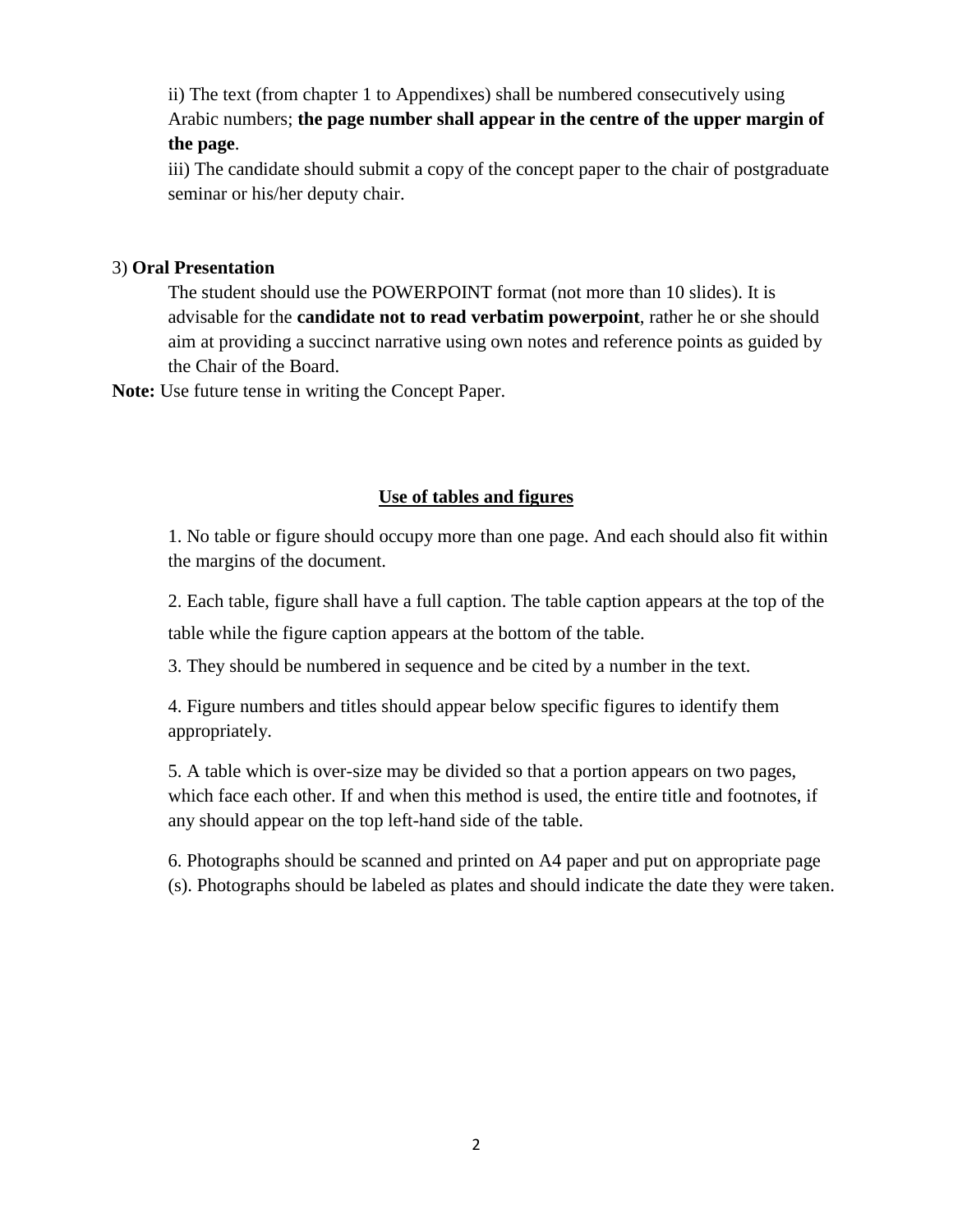#### **TITLE PAGE**

The cover page must have the following components "centred on that page":

(i) Title…

a) Should not exceed 20 words

b) Be clearly phrased leaving out words, phrases or clauses, which do not enhance the clarity of the title. E.g. A study of, articles such as "the…", "A…" **NB**/ Avoid process-based outcomes such as "understanding", "Assessment", "exploring", "investigating", "examining". Instead, use outcome-based verbs such "Identify, Evaluate, determine, etc."

c) Avoid use of uncommon/unconventional and unnecessary abbreviations, repetitions….

d) Do not begin titles with ambiguous phrases such as "Factors influencing…" Instead, state the

actual/specific factors for the particular study e.g.…economic, cultural, psychological, social etc.

e) Bring out scope and key objective of the research (include site/locale of study, variables,

target population, thus providing guidance on internal consistency of the study).

The box below presents an example of a 20-word research title reflecting points given above:

**Relationship between self-efficacy (independent variable) and academic achievement (dependent variables) among Form 4 students (population) in Kiambu County, Kenya ( site and locale)**

(ii) Student's name–this should reflect the student's registration e.g. Kazungu Mwanaisha Kipusa

(iii) Student's registration number – e.g.  $E55/...$  xxxx/2013

(iv) School where student is registered i.e. School of Education

(v) Caption of degree for which proposal is made… i.e. A research proposal submitted in partial/fulfilment of the degree of Master of Education (or Doctor of Philosophy) of …

(vi) University name –Kenyatta University

(vii) Date (e.g. December, 2014).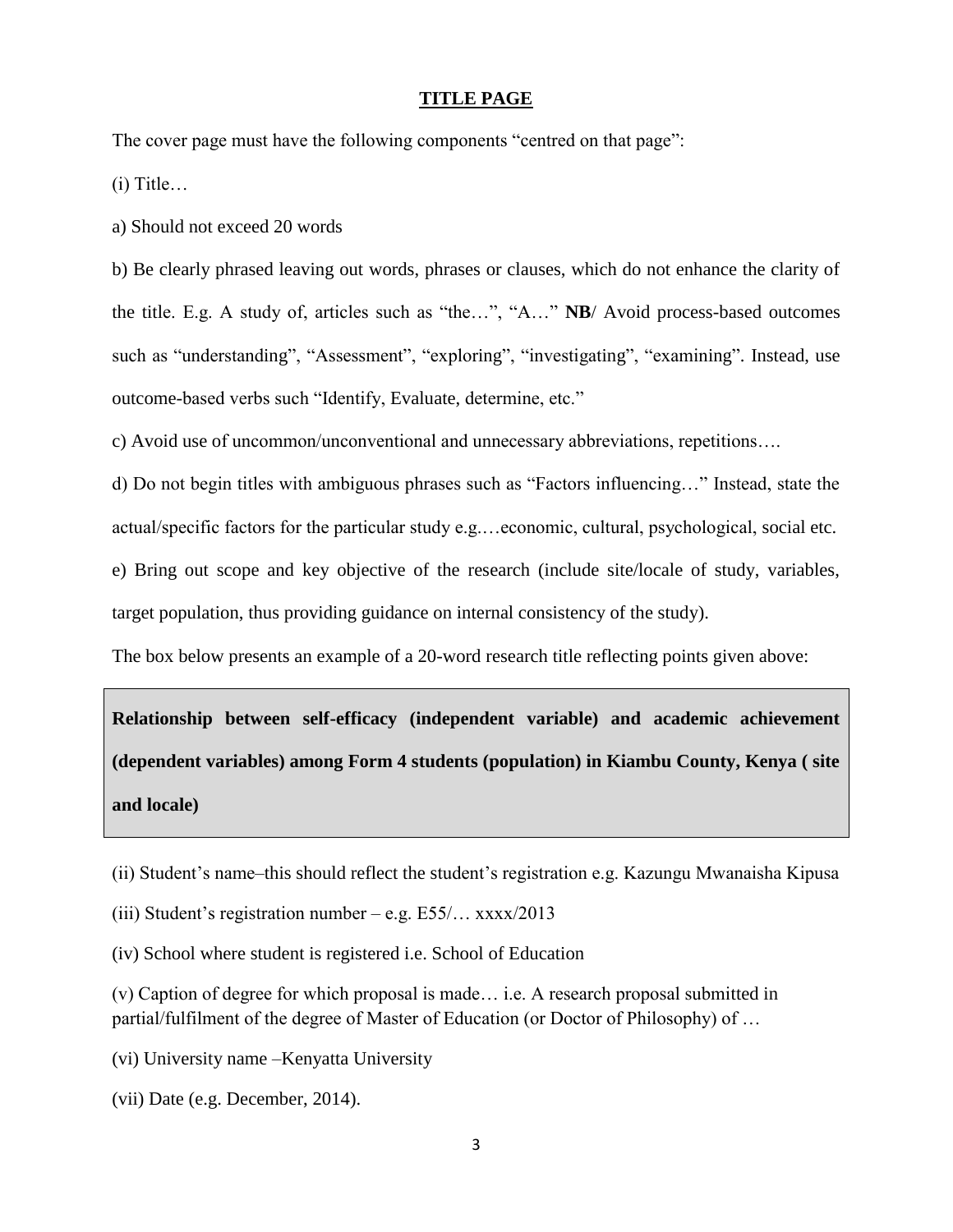# **KENYATTA UNIVERSITY**

# **SCHOOL OF HUMANITIES AND SOCIAL SCIENCES**

# **[TITLE OF THE CONCEPT PAPER]**

**BY**

**[NAME of STUDENT]**

# **REG NO:**

**Signature………………………………………………………………………….**

# **A RESEARCH CONCEPT SUBMITTED TO THE DEPARTMENT OF GEOGRAPHY IN PARTIAL FULFILLMENT OF THE REQUIREMENTS OF THE DEGREE OF MASTER OF ARTS IN GEOGRAPHY (SPECIALIZATION) IN THE SCHOOL OF HUMANITIES AND SOCIAL SCIENCES, KENYATTA UNIVERSITY**

**Date:**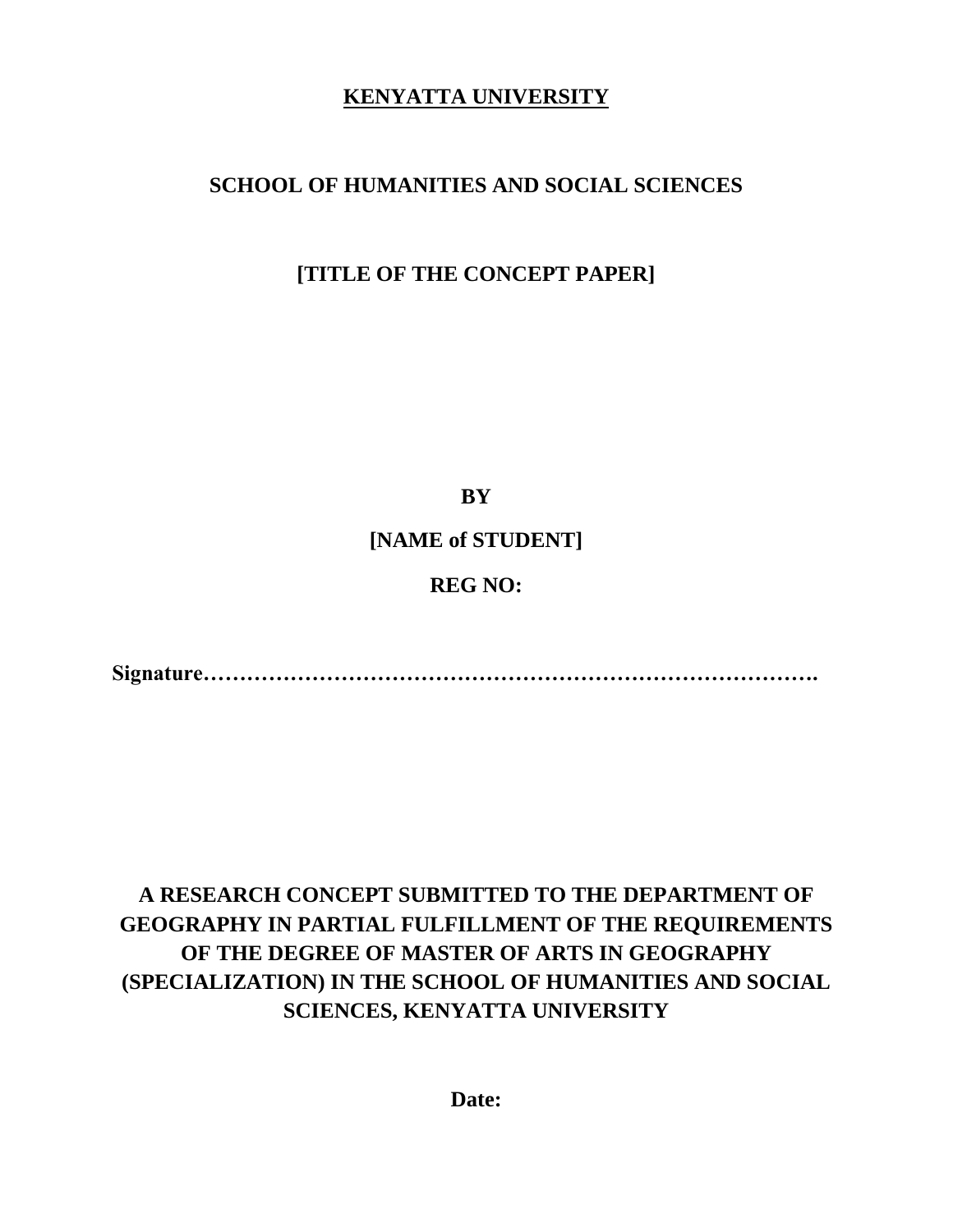# **Table of Contents page**

This should be organized to match the headings and subheadings and page numbers up to maximum three  $(3)$  levels Table of Contents

| Tapić ul culitelits                                           |
|---------------------------------------------------------------|
| INTRODUCTION AND BACKGROUND/CONTEXTUALIZATION OF THE STUDY  1 |
|                                                               |
| 1.1                                                           |
|                                                               |
|                                                               |
|                                                               |
|                                                               |
|                                                               |
|                                                               |
| LITERATURE REVIEW AND CONCEPTUAL/THEORETICAL FRAMEWORK 6      |
|                                                               |
|                                                               |
|                                                               |
|                                                               |
|                                                               |
|                                                               |
|                                                               |
|                                                               |
|                                                               |
|                                                               |
|                                                               |
|                                                               |
|                                                               |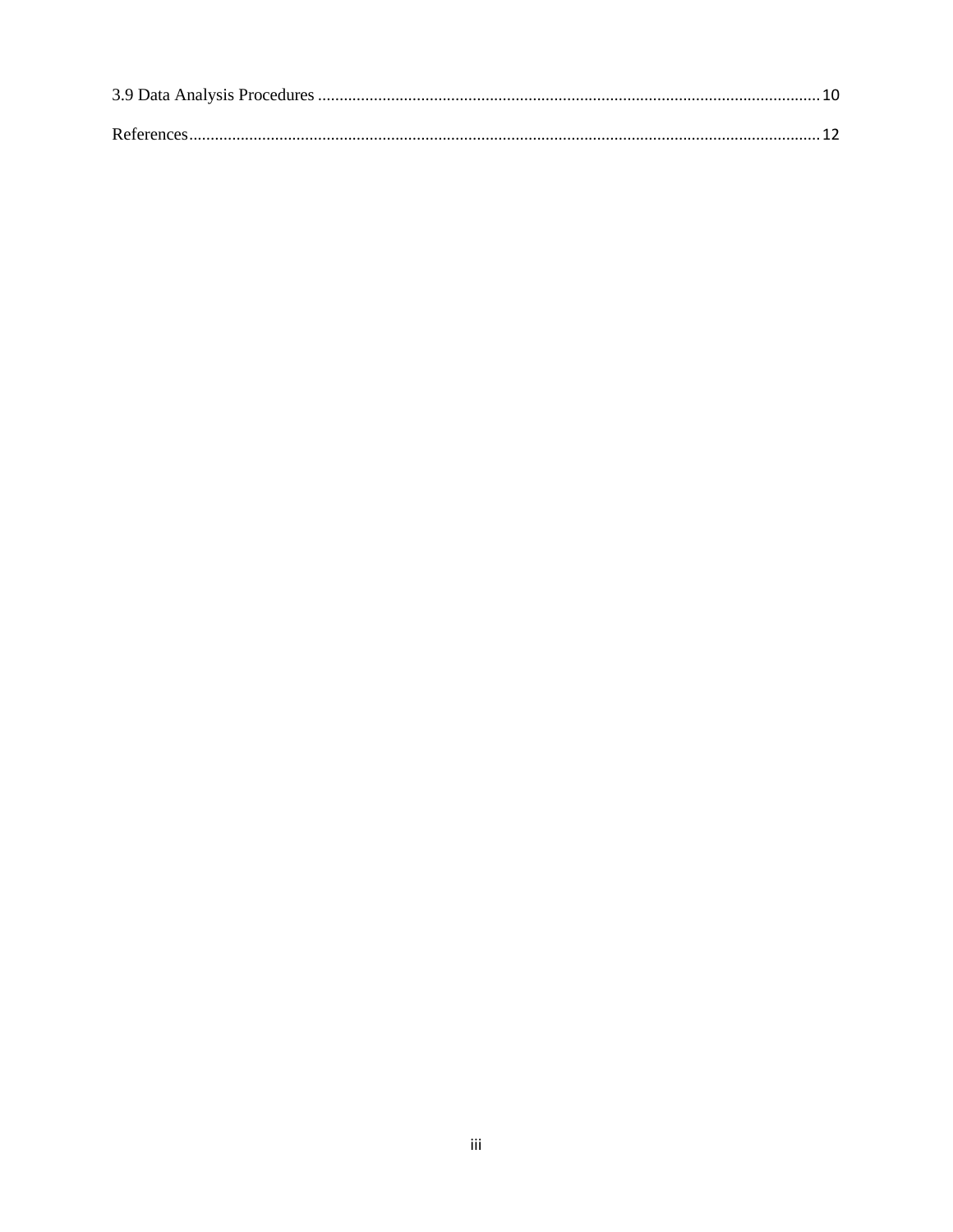## **Abbreviations and Acronyms page**

(i) This section should be included in the concept paper when applicable

(ii) The abbreviation and acronyms **should be arranged alphabetically**

(iii) The abbreviations/acronyms should be **Capitalized and separated from the text by 2 indentations of 5-point each**

(iv) The corresponding explanatory text should be in Title Case and aligned to the left as illustrated by the examples below:

- **AIDS**: Acquired Immune Deficiency Syndrome
- **STI**: Sexually Transmitted Infection WHO World Health Organisation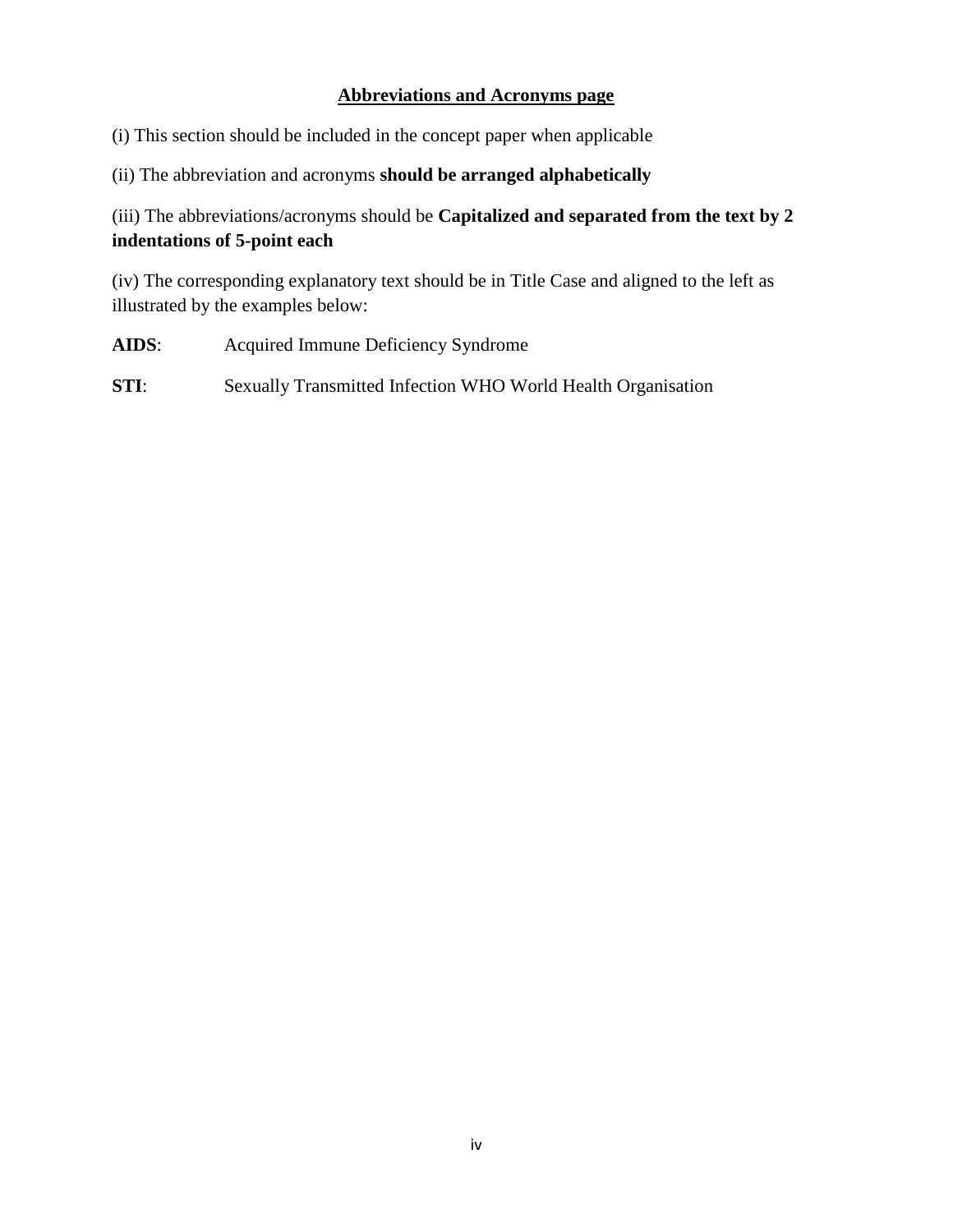# **LIST OF TABLES/ FIGURES**

These should be identified with the chapters on which they are captured.

Numbering should be: Table 1.1, 1.2 or Figure 1.1, 1.2 respectively.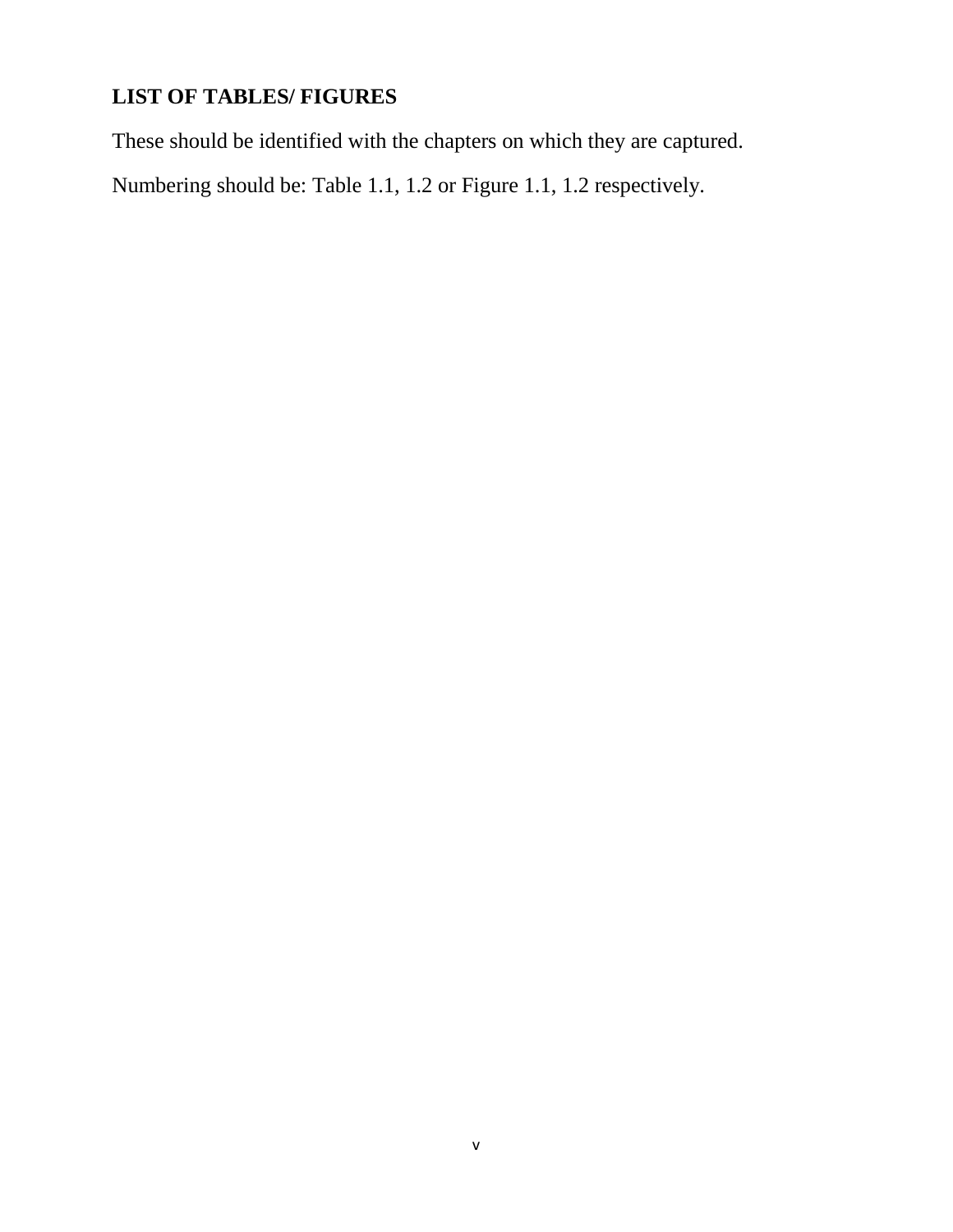#### **Definition of terms**

The terms defined in this section should not be merely dictionary definitions of words, rather they should be terms and concepts used in a particular manner in the document (operational terms), and hence a reader of the document would require these definitions and explanations to follow arguments in the document. Only provide definitions of key terms used in the study that are not used in conventional manner. This section should start on a fresh page.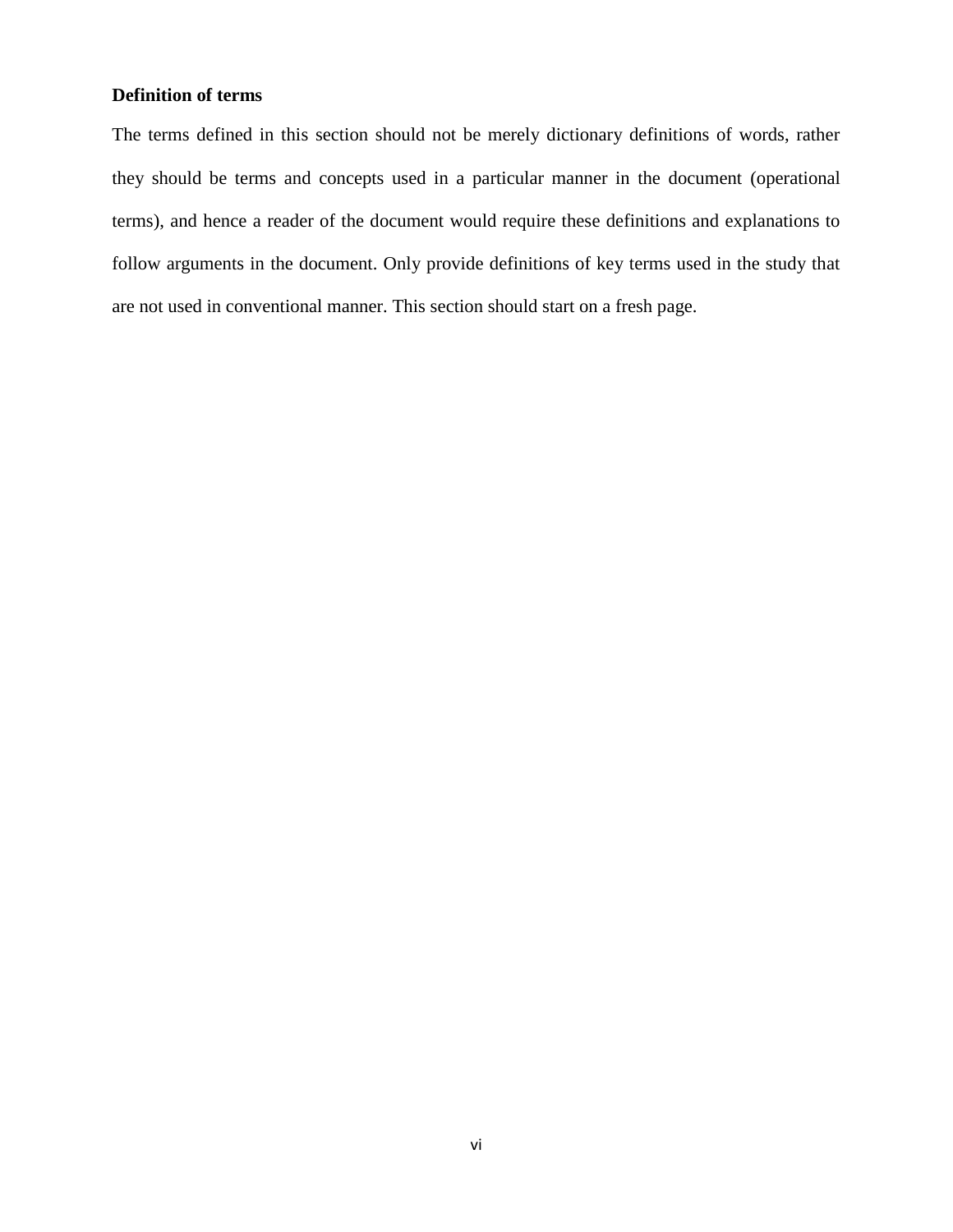# <span id="page-9-1"></span><span id="page-9-0"></span>**CHARTER ONE (All chapter numbers should stand alone and use font size14) INTRODUCTION AND BACKGROUND/CONTEXTUALIZATION OF THE STUDY (Chapter title should read as shown above. It can also be enhanced to read as follows: "INTRODUCTION AND BACKGROUND TO THE STUDY"…]. The title should be centred in the page and placed immediately below the chapter number.)**

## <span id="page-9-2"></span>**1.0 Introduction (Every chapter must begin with "Introduction")**

Introduction should highlight key contents of the chapter. Provide concise and sequential details of specific content areas. E.g. this chapter entails XYZ, ABC, theoretical framework based on… etc.

#### <span id="page-9-3"></span>**1.1 Background of the Study (Every chapter must begin with "Introduction")**

Provide specific Knowledge gaps that are considered the root of the problem. Specifically it should establish the problem leading to the study, and cast the problem within the larger scholarly literature, discuss deficiencies in the literature about the problem, target an audience, and note the significance of the problem for this audience.

This section must contextualise the research issue and culminate into the research problem statement). It must also:

- Create reader interest in the topic by providing a basis for your research issue and problem.
- Lay the broad foundation for the problem beginning from global perspective narrowing down to regional context then to the country and actual location of the study (e.g., in a precise place in Kenya),
- Frame the study within the larger context of the scholarly literature, underscoring key issues linked to your study issue while reaching for your specific audience.
- Highlight the specific knowledge gaps justify your study problem and which must lead logically to the statement of the problem in an ensuing sub-section.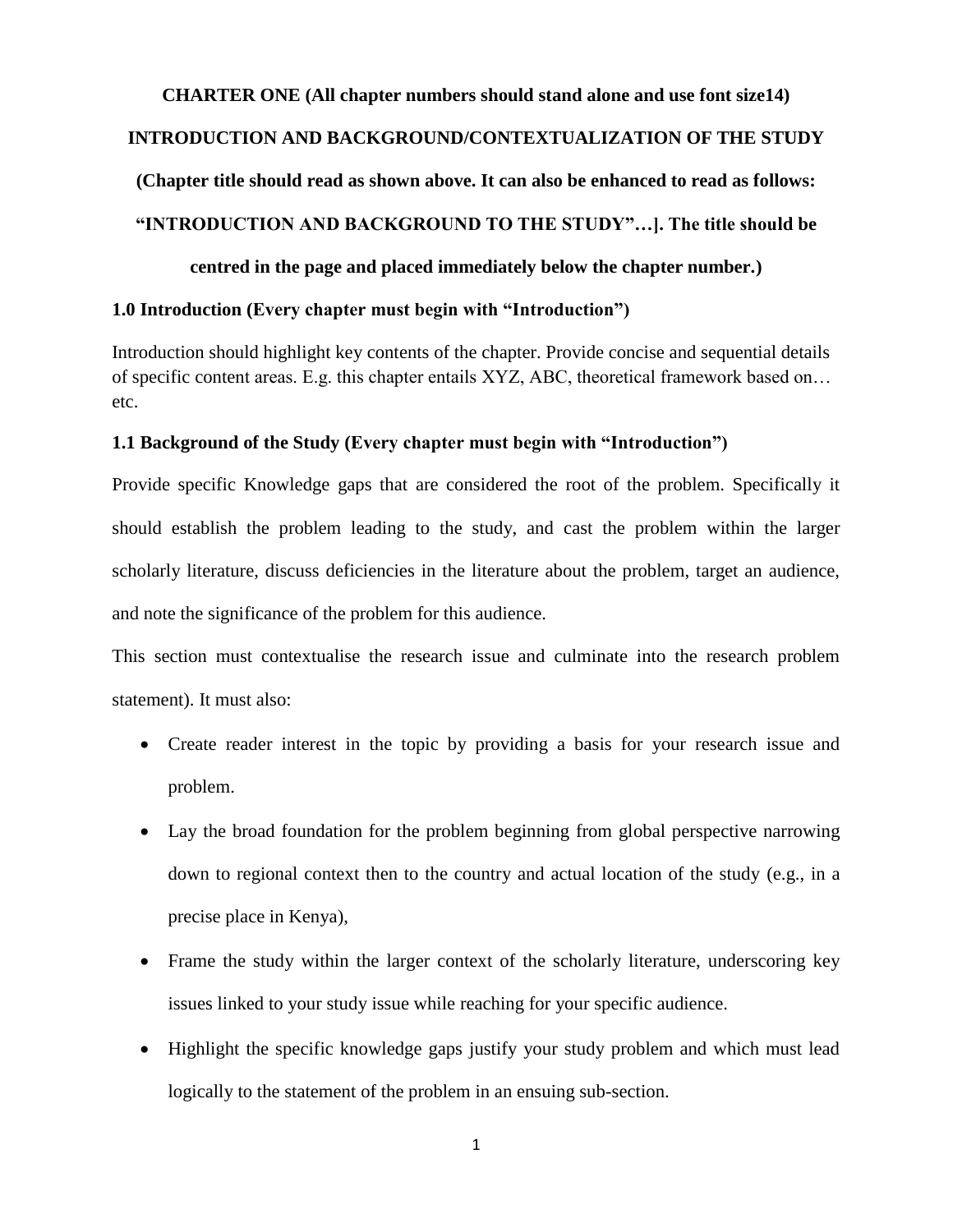#### <span id="page-10-0"></span>**1.2 Statement of the problem**

A problem statement points out the precise gap that exist in the literature, theory, or practice which the particular research will address (other gaps would be pointed out in the literature review chapter).

The statement of the problem must entail a logical argument generated from preceding facts as articulated in the background section

- Always avoid in-text referencing characterized by cut-and-paste from background section
- It should be concise and not exceed 300 words.

It is important in a proposal that the problem stands out immediately after the background so that the reader can easily recognize it without having to meander around unnecessary reading in the sub-section. Avoid the trap of obscure and poorly formulated problems that are masked in extended unfocussed discussions crowded with references and citations.

The problem statement should be precise and focused. It should be direct and very well thought out such that it does not leave questions in the mind of the reader about the nature and direction of the intended study. You should provide the following details:

- i) Explain what is not known about the problem.
- ii) Why does the problem matter?
- iii) Provide documentation that this is actually a problem (available results, findings, statistics, etc. from other studies or Available literature that shows that this is a needed area of inquiry). Remember: statistics are always convincing.
- iv) Details of any related theories: make sure to cite or refer to what others have accomplished relative to your research. Beware of stating that you are the only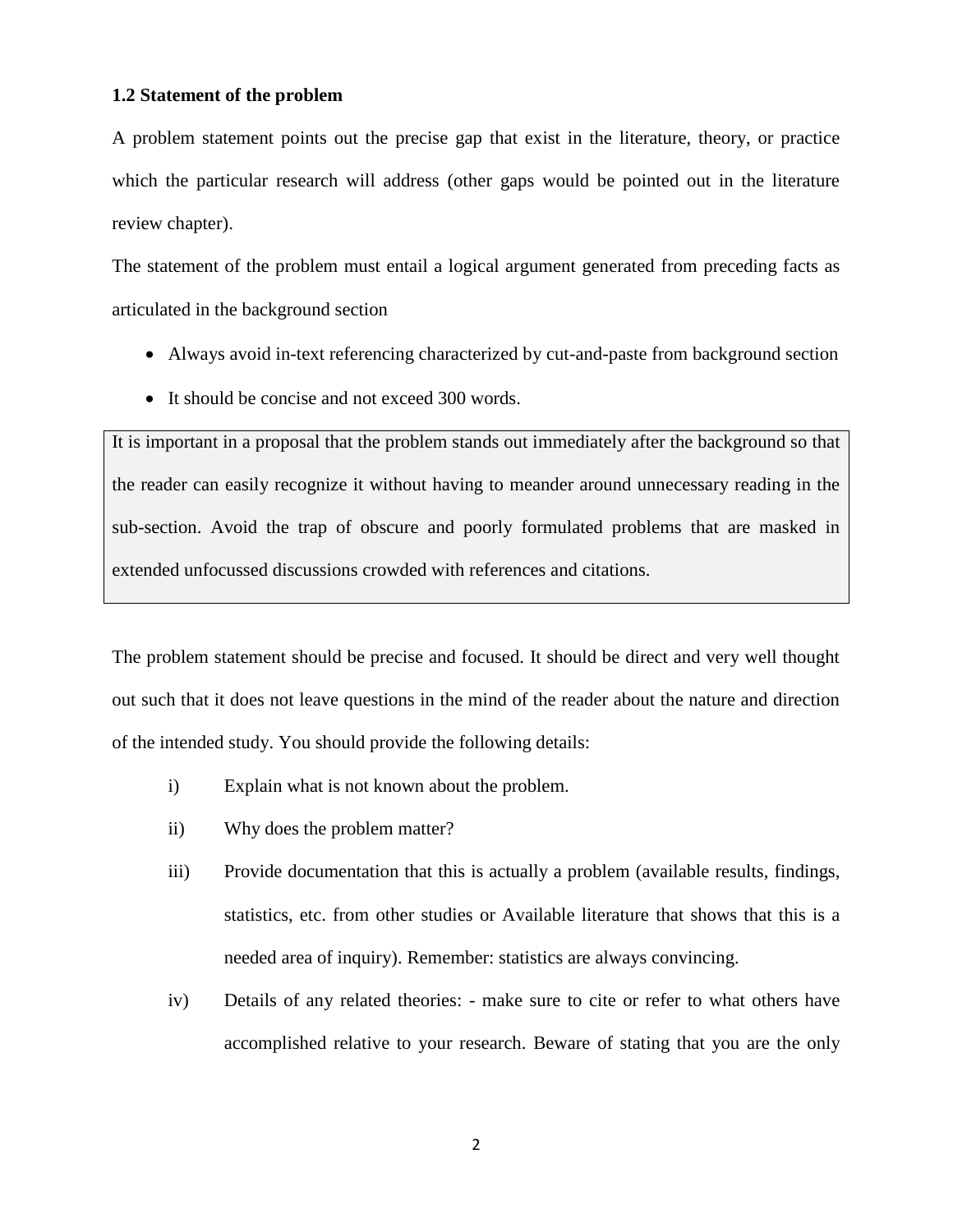person who has ever proposed such a project. Even the most brilliant and innovative concepts are based on the work of others from related fields.

- v) Your opening paragraph MUST capture the community needs you have identified while also stimulating the reader to continue reading your work.
- vi) Explain the problem that exists in the environment under study (study area), and how by conducting this research, this problem will be effectively solved. A problem is a statement, not a question. However, a good problem can be restated in one or more ways to produce one or more research questions. A problem can be something to be explained, to be further understood, to be addressed, unpacked, etc. Characteristics of a good problem: - Should state the concepts to be related clearly and unambiguously and whose solution should be feasible.

**Remember**: The simple fact that no one may have looked at this problem is not sufficient justification. Avoid justification based on your own conveniences (e.g., place of birth, language, costs, work station, or personal experience). A justification is a scientifically defensible statement that demonstrates a need for research (inadequacy of knowledge or techniques for solving the problem at hand), and the suitability to pursue the study in the site chosen.

#### <span id="page-11-0"></span>**1.4 Justification of the study (Rationale)**

- Mention the beneficiaries and how they may benefit from the findings of the study.
- Also targeting particular audience, explain how the study adds to the scholarly research literature in the field, and why the study will improve policy or available information. Describe the anticipated benefits/output and who will benefit. What you expect to add to science from when your research is completed.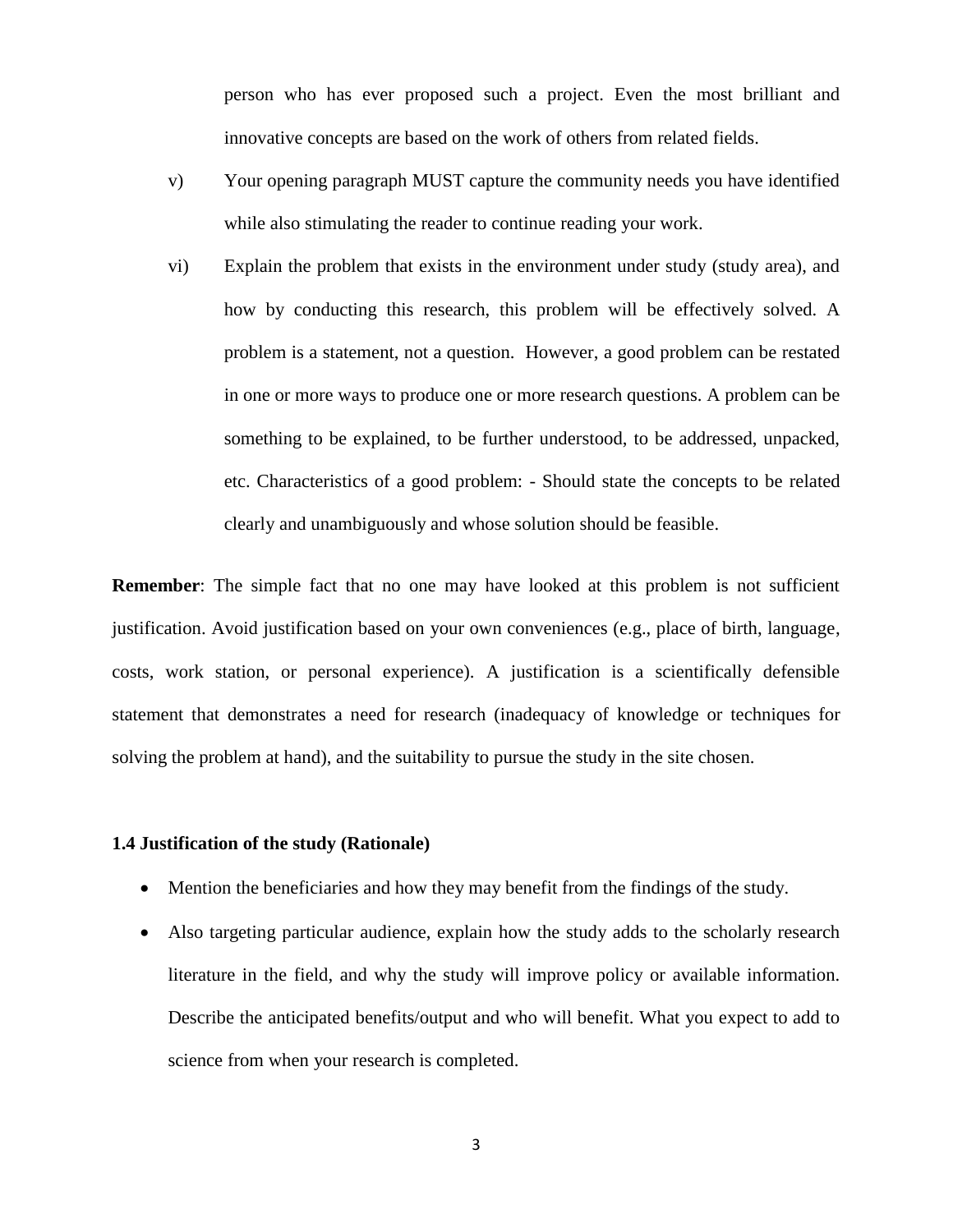#### <span id="page-12-0"></span>**1.5 Objectives of the Study**

The objectives should be clearly stated and should be achievable. *An objective is a statement of measurable outcomes that relate to the goal. An objective includes "who, what, and when" information. It is not a statement about "how"*.

#### <span id="page-12-1"></span>**1.5.1 General Objective**

• The purpose statement should provide a specific and accurate synopsis of the overall goal of the study.

#### <span id="page-12-2"></span>**1.5.2 Specific objectives**

- Should be directly linked to the study variables as indicated in the title.
- They should be SMART- Specific/Specific, Measurable, Attainable/Achievable, Realistic, Time bound.
- **Should be outcome based verbs** such "Identify, define, relate, describe, determine, review, justify, indicate, distinguish, etc." and unless for clearly stated purpose try based on specific types of qualitative studies, it is important to **avoid process-based outcomes** such as "understand", "explore", "investigate", "examine"
- Exploratory studies may use process based verbs because they are mainly qualitative in nature.

#### **1.6 Research questions and or Research Hypotheses**

#### **1.6.1 Questions**

They should stem from objectives (creatively and not necessarily in a cut-and-paste fashion) They should not be stated in a leading form that elicits yes/no response (e.g.,…questions that start with "is there normally…" would often elicit a yes/no response).

**1.6.2 Hypothesis** (dictated by nature of the study as explained below)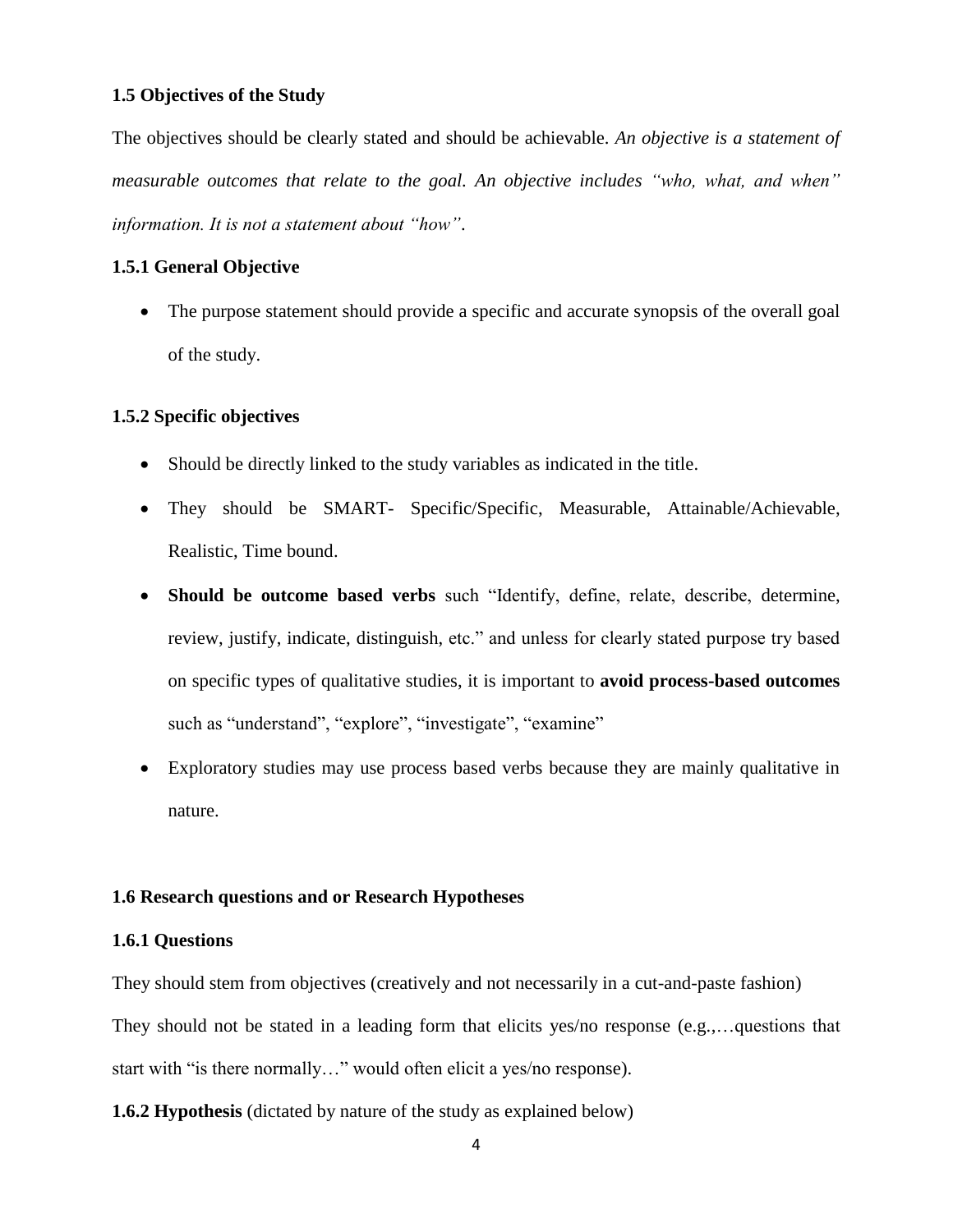Hypotheses are usually presented as directional declarations of relationships between variables

- While a research question poses a relationship between two or more variables but phrases the relationship as a question; a hypothesis represents a declarative statement of the relations between two or more variables (Kerlinger, 1979; Krathwohl, 1988). For example, compare "how does labeling of students influence academic performance?" with (e.g. "there is no relationship between positive reinforcement and academic performance").
- Deciding whether to use questions or hypotheses depends on factors such as the purpose of the study, the nature of the design and methodology, and the audience of the research (at times even the taste and preference of committee members, particularly the Chair).

**1.7 Limitation** (these should be explained separately to avoid confusion)

 *Limitation*– this requires identification of potential weaknesses of the study that may be beyond the capability of the researcher to intervene e.g., the nature of self-report, your instruments, and the sample size. The researcher needs to think about threats to internal validity that may have been impossible to avoid or minimize. Hence, it is imperative to explain how you as the researcher intend to overcome such limitations as much as possible.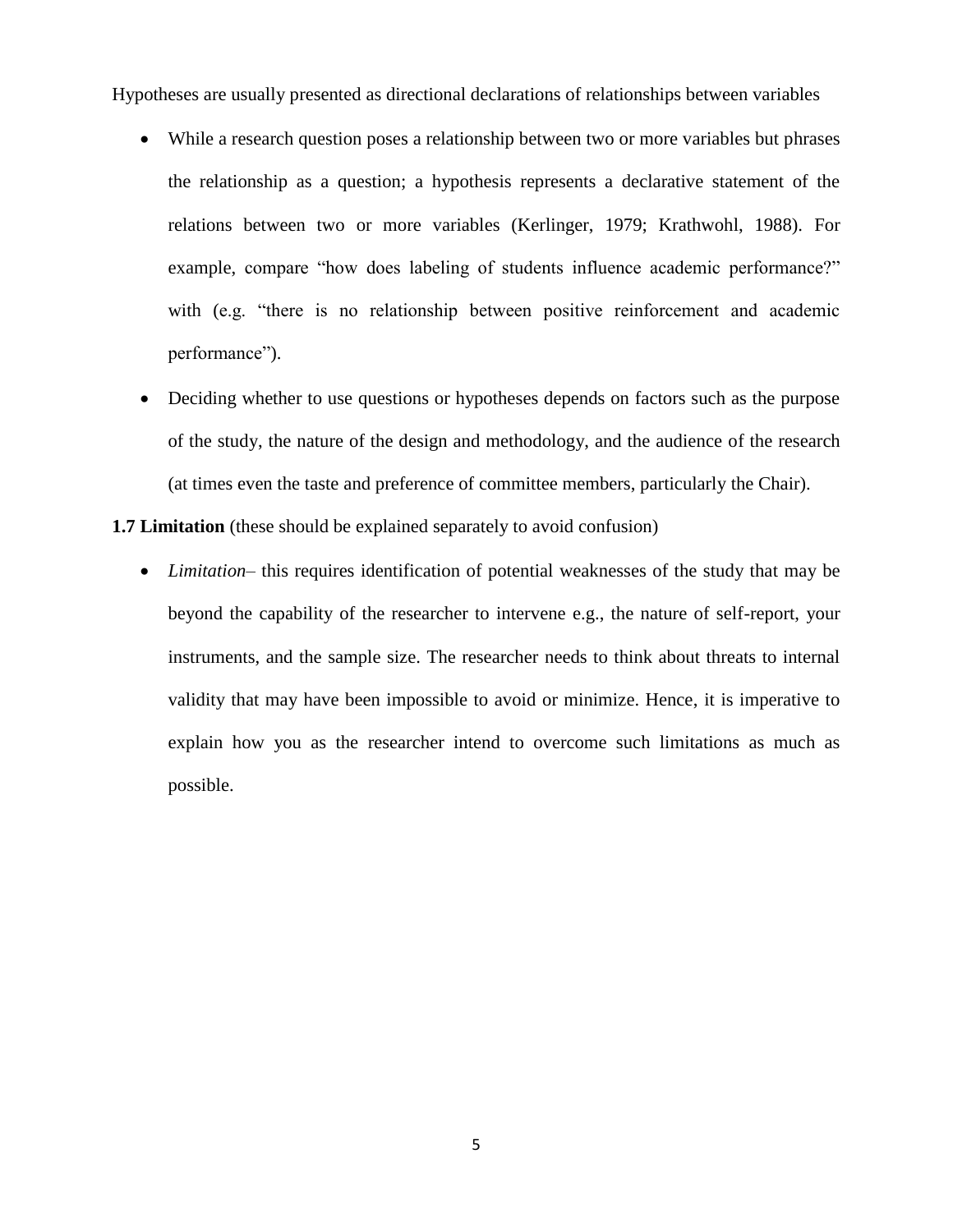#### **CHAPTER TWO (Should stand alone and use font size14)**

# <span id="page-14-1"></span><span id="page-14-0"></span>**LITERATURE REVIEW AND CONCEPTUAL/THEORETICAL FRAMEWORK**

#### **(centred)**

**2.1 Introduction** (provide structure of this chapter in line with objectives in Chapter One)

(i) Use relevant headings developed from the research objectives to guide the structure of this chapter – (creatively -not direct copy-and-paste).

(ii) Highlight the knowledge you find already existing in relation to the study problem.

(iii) Bring out what is still not known about this study problem, i.e. the knowledge gaps.

(iv) Demonstrate evidence of your understanding of current research on the subject under investigation through relevant and logical discussion

(v) Be systematic and synthetic in style using logical links in the flow of arguments

(vi) Show clearly which gaps in knowledge with regard to and not excluding methodology,

theory, scope and how these link to your proposed study

(vii) Provide the chapter summary in approximately a page to capture the following:

- Key knowledge issues,
- Controversies in literature,
- Main research gaps and
- $\bullet$  The actual gap(s) that your research will address

#### **2.1. Review of Related Literature**

In this section the student should demonstrate evidence of understanding of current research on the subject under investigation, and show clear gaps in knowledge that will be discussed. The review should be consistent with the requirements of the title (internal consistency) and aspects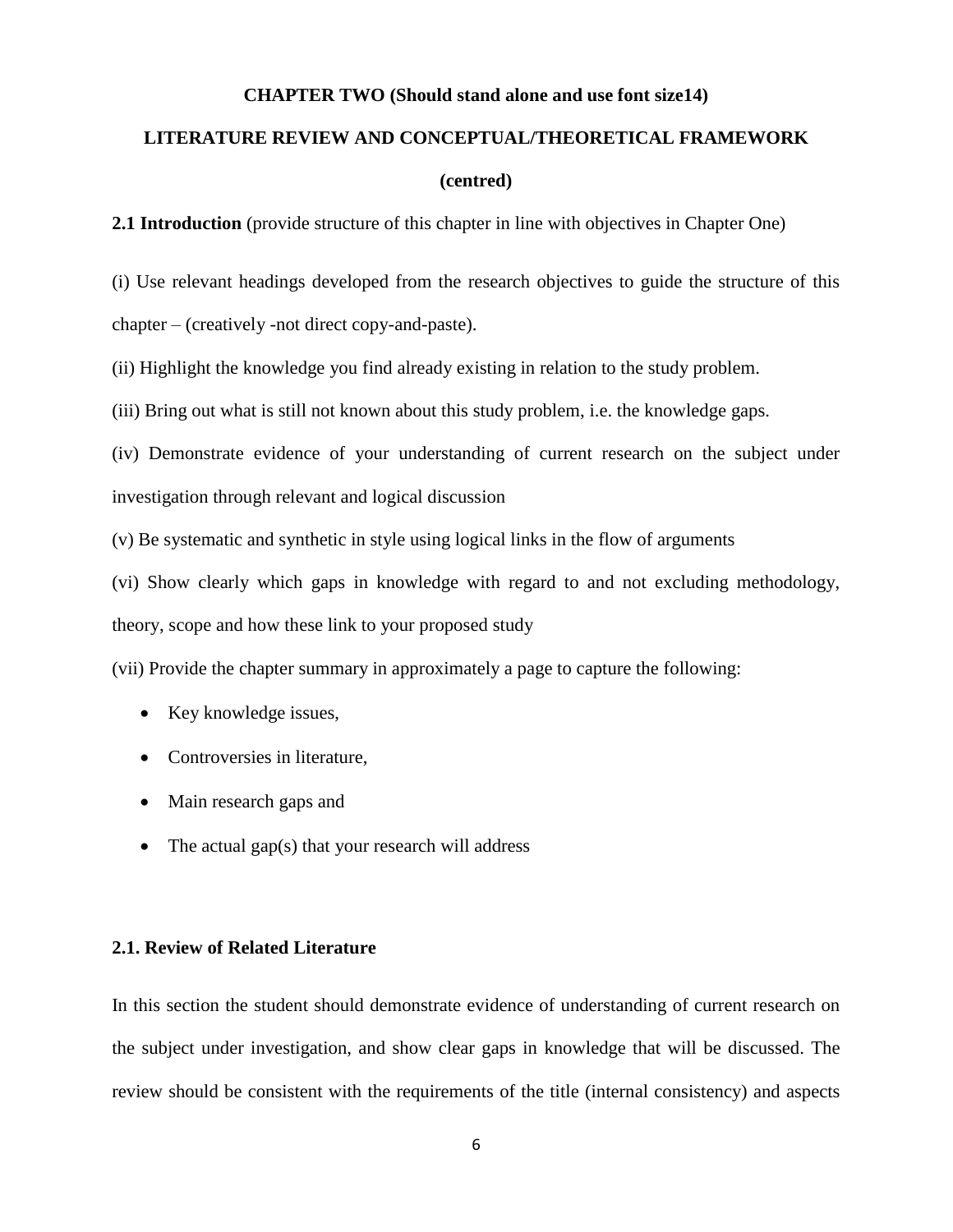of the introduction e.g. background of the study. Any other relevant themes should be discussed under this heading.

#### **2.2. Conceptual/Theoretical Framework**.

It should provide conceptual view of the study problem. If a certain theory fits the study, it should be clearly discussed and its applications in the study explained.

#### **2.2.1 Theoretical framework**

This is a structure derived from existing relevant theorization of key aspects of your study.

Often existing theory/theories provide foundation for the theoretical framework within which to

position your research. Hence, it is important to do the following:

(i) Mention the proponents of the theory or theories to be used

(ii) Cite the main points emphasized in the theory/theories

(iii) Support your exposition of the theory/theories by ideas from other experts and your own interpretation;

(iv) Demonstrate the link of theoretical proposition and the proposed study.

#### **2.2.2 Conceptual framework**

This is the researcher's own perception of the problem and how variables operate in influencing each other. The researcher is expected to provide a graphic presentation that is self-explanatory showing how various variables interact and the direction of the outcomes from such interactions. It ought to be characterized by:

(i) Original visualization by the researcher or adaptation of an existing model used in a previous study

(ii) Direction of interactions of variables of study

(iii) A diagrammatic format (graphic presentation)

(iv) Brief explanation of the conceptual framework for clarification of the flow.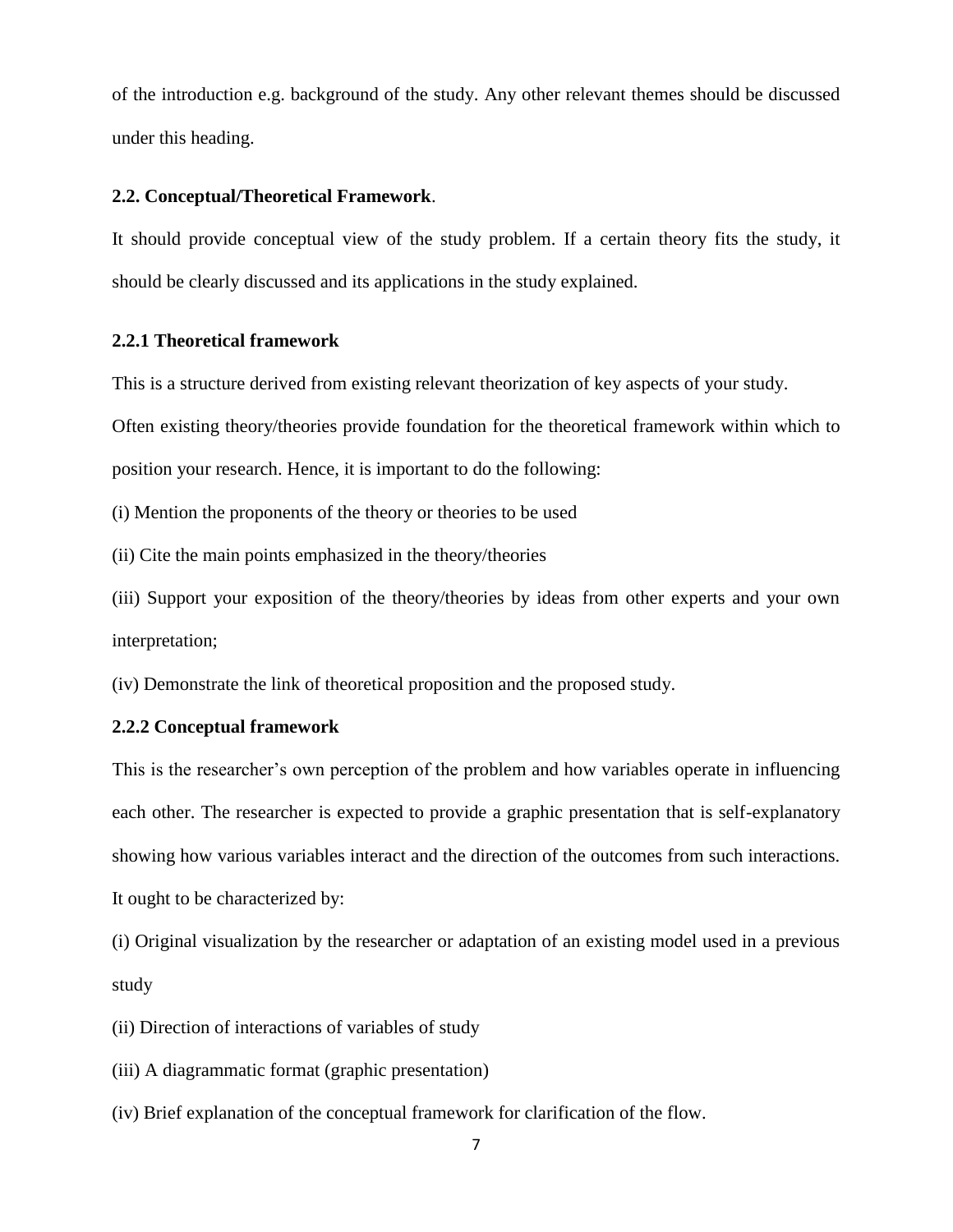# <span id="page-16-0"></span>**CHAPTER THREE (Should stand alone and use font size14) RESEARCH DESIGN AND METHODOLOGY**

<span id="page-16-1"></span>This chapter highlights methodological details appropriate for the study. *Give an overview of your methodology, how the project will be carried out, and any innovative approaches, techniques, or processes that will be used. Include general timelines for what you hope to accomplish.* The following subheadings are suggested, but not all studies will utilize all the subheadings;

<span id="page-16-2"></span>**3.1. Introduction:** provide structure of the chapter.

**3.2. Location of the Study-** Describe the physical setting where the study will be undertaken and where applicable, provide relevant maps and diagrams.

(i) state the location of the study and actual sites where research will be conducted,

(ii) Justify the choice of that location, and

(iii)Discuss the characteristics unique to the site that are relevant to the study problem.

**Figure 3.1**. Map of study area (*A map of the study area helps contextualize your proposed research and sets the scene for your further discussions*).

<span id="page-16-3"></span>**3.3. Research Design-** State and justify the chosen method(s).

(i) State the designs adopted and provide reasons for your choice.

(ii) Link the design to the study topic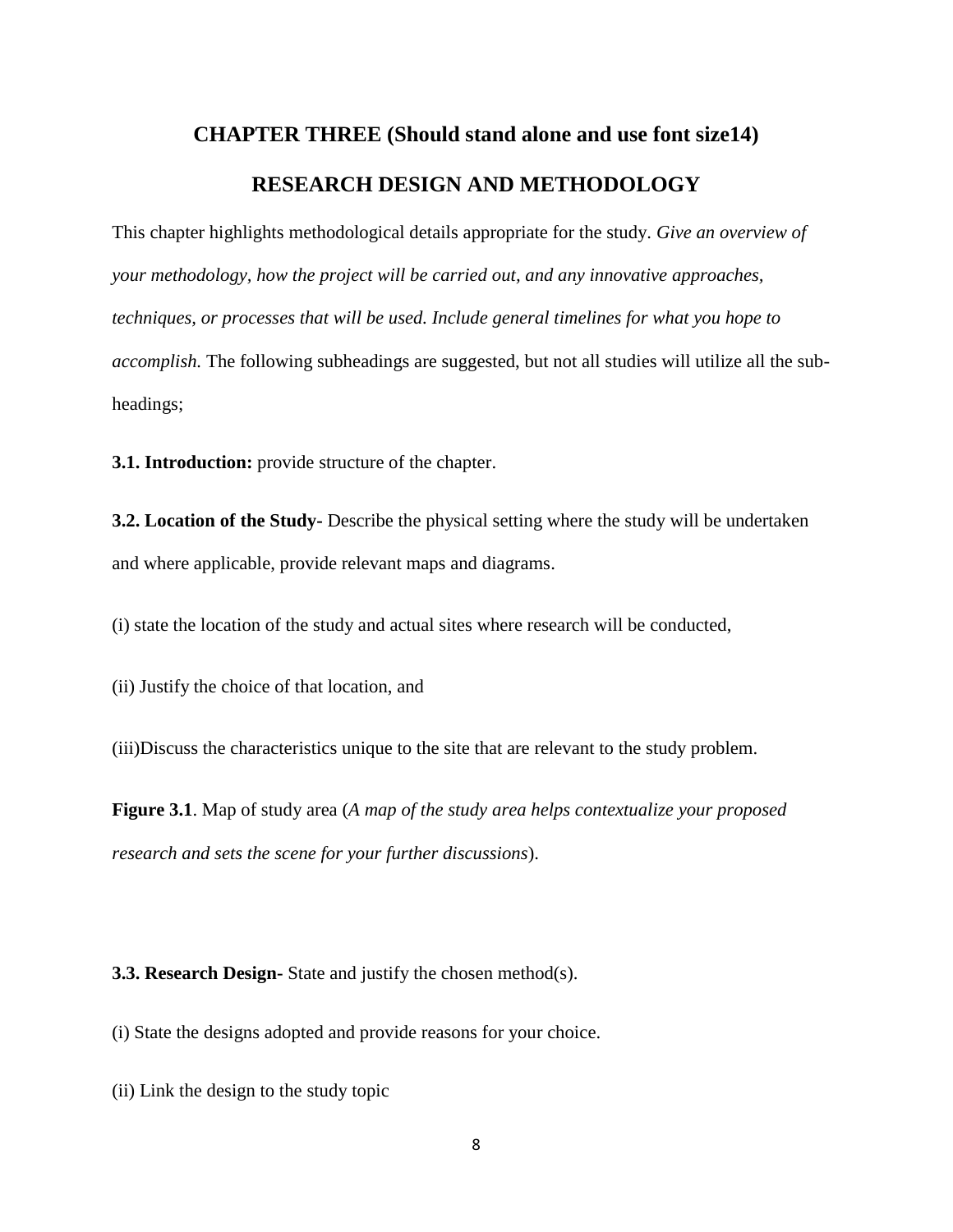<span id="page-17-0"></span>**3.3.1 Variables/Categories of Analysis-** Explain the independent and dependent variables or show the units and categories of analysis for the study.

(i) Explain the Independent and Dependent variables.

(ii) Indicate the scope (coverage) of the study

<span id="page-17-1"></span>**3.3.2 Research methodology** and specific data collection methods

(i) Indicate the overall methodology (e.g., quasi experimental, qualitative, historical etc.)

(ii) Specify the actual data collection methods for the methodology chosen

<span id="page-17-2"></span>**3.4 Target Population**- describe the population, giving figures.

(i) Describe the population from where your research sample will be selected

(ii) Justify the choice of the target population and give figures where appropriate.

#### <span id="page-17-4"></span><span id="page-17-3"></span>**3.5 Sampling Techniques and Sample Size**

#### **3.5.1 Sampling Techniques**

Explain the method of deriving a sample category from the population you identified…e.g. random sampling, purposive, convenient, snowballing….

#### <span id="page-17-5"></span>**3.5.2 Sample Size**

Give the proportion of the sample in relation to the accessible population .e.g. how many students (girls and boys) from each selected class; how many teachers (heads of departments, class teachers etc.)

• Present the sample size in a table format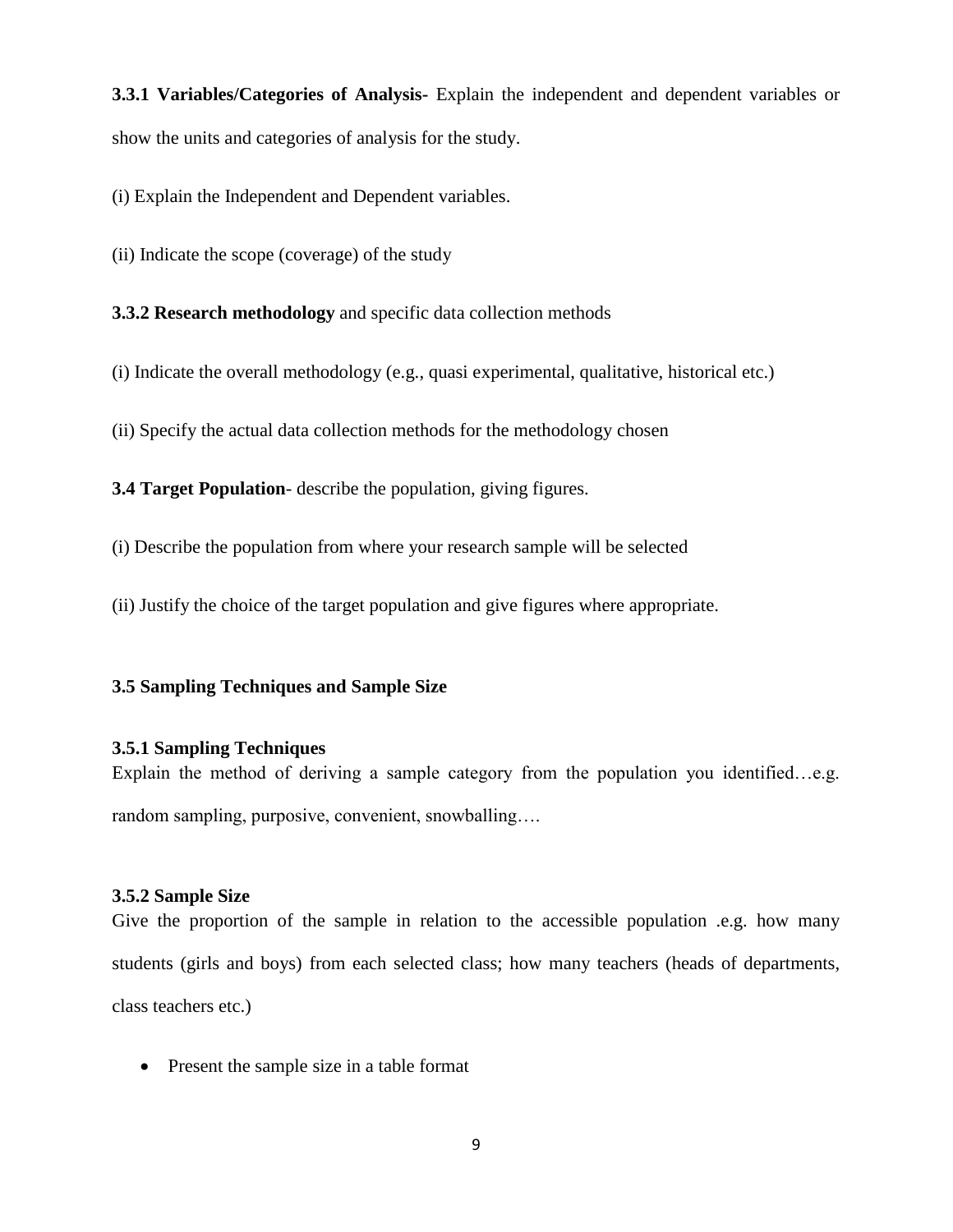#### <span id="page-18-0"></span>**3.6 Research Instruments**

Explain how field data collection will be done using the specific method/tools/instruments that have been chosen for this activity. This process involves setting the boundaries for the study, collecting information through observation, interviews, documents and visual materials, establishing the protocols for recording information, and setting the data parameters that will best answer the research questions. The research instruments can be for physical phenomena and may involve field experiments and laboratory analysis.

Ensure that instruments linked to objectives and questions to ensure that data is generated for each objective to be achieved and to guide your findings chapter.

#### <span id="page-18-1"></span>**3.7 Pre-testing/Piloting Study** (where applicable)

Describe how the research instruments will be tested for their worth using pilot sites deliberately selected for the purpose and in view of addressing the following aspects of the study:

<span id="page-18-2"></span>**3.8 Validity & Reliability** (where applicable).

Explain how validity of the instruments will be established.

**NB**: If using standardized test, quote test and existing reliability levels and demonstrate how these will be attained practically in the research process.

#### <span id="page-18-3"></span>**3.9 Data Analysis Procedures**-

(i) Data analysis can be statistical, laboratory, and geospatial (i.e. employing geostatistical methods such as geographical weighted regressions - e.g., Kriging, Inverse Distance Weighted regressions, Splines etc.).

(ii) Explain the methods that will be applied in analysing the data based on each objective stated (e.g. Atlas ti, NUDI\*ST; Chi Square, t-tests, other correlational tests etc.).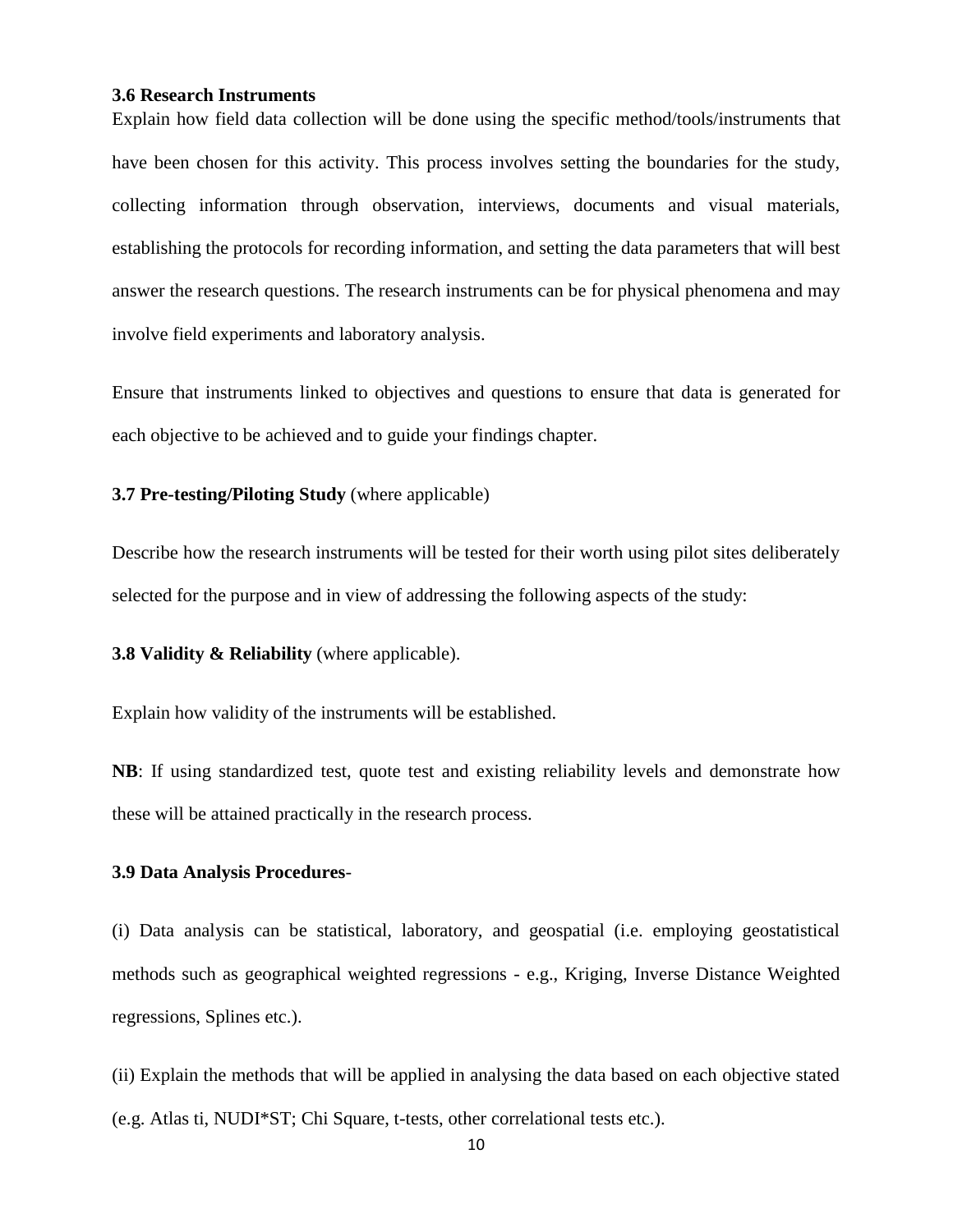(iii) Clarify the methods of analysis of each research question/ hypothesis e.g. State your null hypothesis and indicate statistics used to analyse the hypothesis.

(iv) For non-numerical data indicate the method of thematizing, coding, and indicate questions software used.

(v) Explain how data will be presented after analysis is complete (e.g., in text, tabular, graphic etc.) collecting information, sorting it out into clusters, indicate that the process will be based on data reduction and interpretation, reducing data into patterns, categories or schema.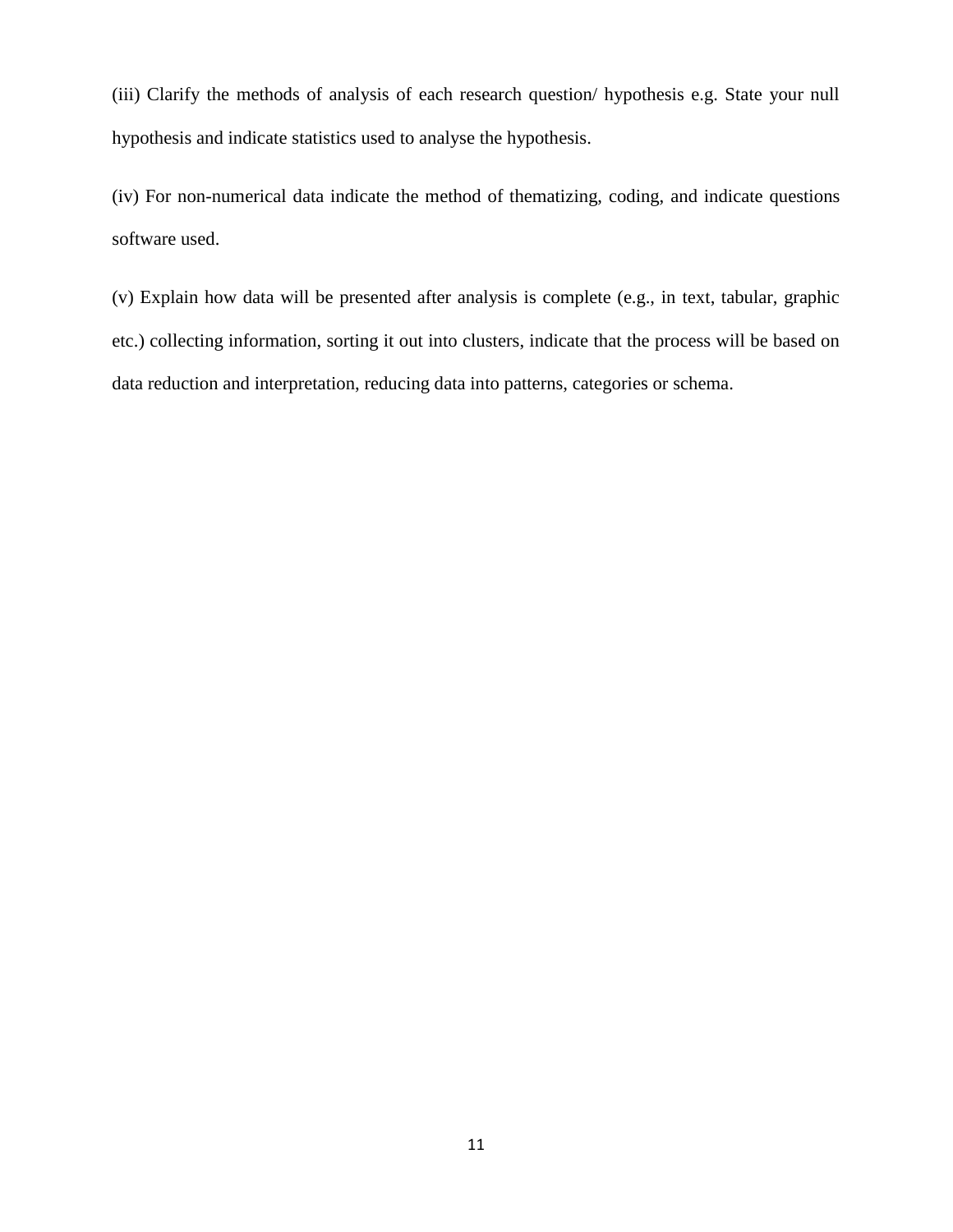Mention a plan to represent the information in some form of matrices (array, lists, tables) which show relationships between categories of information, display categories by informants, sites, demographic variables, role ordering and many other possibilities.

#### **3.10 Data Management and Ethical Considerations**

#### *Logistical considerations*

Explain how you will manage logistical requirements of the research (e.g. various levels of authorisations that include the various procedures of ensuring successfully access into the field)

#### *Ethical considerations*

(i) Demonstrate your understanding of research ethics and show how you will observe ethical issues related to researching human subjects (e.g. confidentiality, anonymity, soliciting informed consents among others that capture the considerations you will use to protect human rights of the research subjects/participants and ensuring they suffer no harm from the research process and outputs/outcomes).

#### <span id="page-20-0"></span>**References**

You must use the current version of the APA system of referencing and include the version in the list of references for your study (Search the www for examples of how to conduct this activity)

All reference items must be accurately and consistently written and acknowledged using correct conventional format of the APA system

• In-text citation should be presented using the same APA system (get examples in current edition on website).